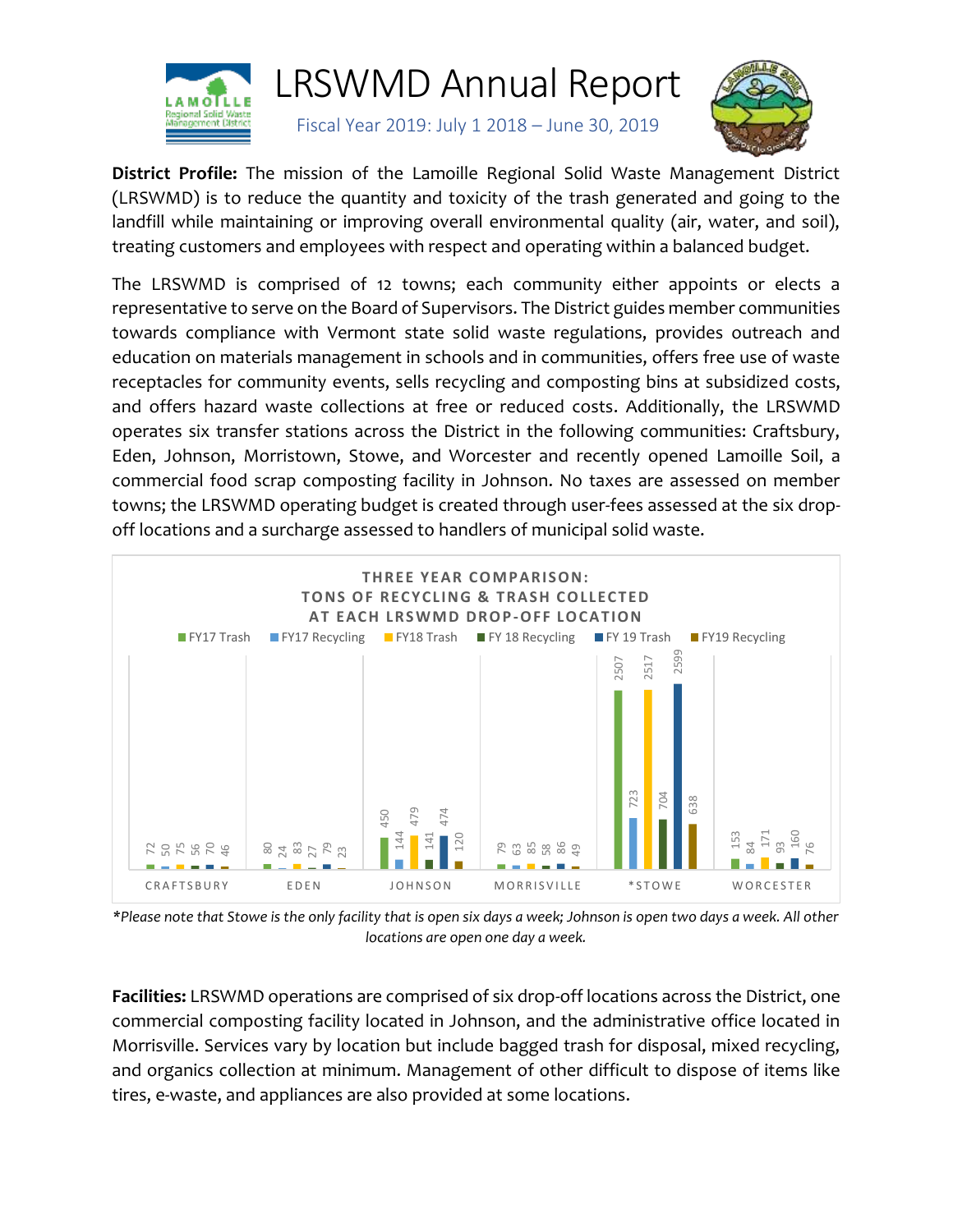The graph above shows a breakdown of tonnage comparing the previous three fiscal years to FY19. A total of 3,468 tons of solid waste was collected, up 57 tons from last year, while recycling was down 127 tons at 952 tons compared to 1088 tons in FY18. This was the

#### **CRAFTSBURY** *Open Sat., 9am – 1pm*

We would like to thank Mrs. Gutzman who owns the land which allows LRSWMD to host a Facility year around. 723 buckets of food scraps were collected here and a 40% recycling rate was achieved in FY19! Well done!

## **MORRISVILLE**

*Open Sat., 8:30am – 1:30pm*

Thanks to Morrisville Town Highway Garage for hosting this site. They have made special efforts to help ensure safety for the community. Not enough thanks can be granted for their help and availability. Morrisville loves to compost bringing in the second highest number of buckets this year at 980!

# **EDEN**

*Open Sat., 9am – 2pm*

Extra thanks to the Eden town crew for always doing their best to have this site safe and sound for SUNDAY operation! A new building was placed here to improve the aesthetics and working conditions for our staff. Eden residents emptied 181 buckets of food scraps.

#### **JOHNSON**

*Open Fri. & Sat., 8:30am – 3:30pm*

We would like to thank the Town of Johnson for hosting this location. This full-service site accepts many items beyond waste, recycling and food scraps. 54 tons of scrap metal was collected in FY19; that's over a ton a week! 969 buckets full of food scraps came in, too.

### **LAMOILLE SOIL** - *Open By Appointment Only*

LRSWMD's Lamoille Soil Compost facility has been accepting food scraps since October 2017. As of end of FY19, 50 tons of food scraps have been diverted from the landfill. Food scraps are accepted at all six drop-off locations and transported weekly to the compost facility where it is mixed with carbon materials and manures and processed into a rich soil amendment for use in local soils. The drop-off rate for food scraps remains \$1 per 5-gallon bucket. In FY 2019 production nearly doubled to 65 yards produced and sold either in bulk for \$50 per yard or for \$5 in repurposed 5-gallon buckets available at all locations. Buckets refills were also offered this year at the compost facility and at the Johnson Transfer Station. A grant was received from the VT State ANR, DEC for the purchase of purchase a trommel screener and a mechanized tote tipper to increase the efficiency and quality of the operations. The screener has significantly improved the quality of the finished product, and the tipper has been effective with saving time and creating a safe work environment. A commercial hauling route was developed in the town of Johnson and transitioned to Black Dirt Farm to provide the hauling of the materials to Lamoille Soil. We anticipate a significant increase in diversion rates as Act 148 reaches its end point in 2020 and Lamoille Soil continues to produce *Compost to Grow With*!

## **WORCESTER**

*Open Sat. 7:30am – 1pm*

This full-service drop-off location, hosted by the town, serves as an integral part of the local community. The sixthgrade class hosted a bottle return program and collected \$1919. They used this money to take a trip to the Great Escape Amusement Park and purchase much needed jerseys for future Doty School students. 436 buckets of food scraps were collected here.

#### **STOWE**

*Open Wed-Sun, 7:30am – 3pm*

Stowe is the only transfer station open six days a week. New compactors for recycling with safety gates were installed to prevent accidents to customers and staff in this area of the site. Over 2,400 buckets of food scraps were collected at Stowe this year.

Everyone loves the Stowe Reuse Room, but did you know that over 13 tons of items had to be discarded last year that were brought in and defined by customers as "reusable"? Reuse is open for 'shopping' Thurs. & Sat., 8:30am – 2:30pm and Tues., 10:30am – 4:30pm. Drop offs are only accepted when the Stowe Transfer Station is open.

The Bottle Redemption Room is open during regular Transfer Station hours and is closed Tues & Sun. Bottles can be left for donation anytime the transfer station is open, even if the Bottle Room is not.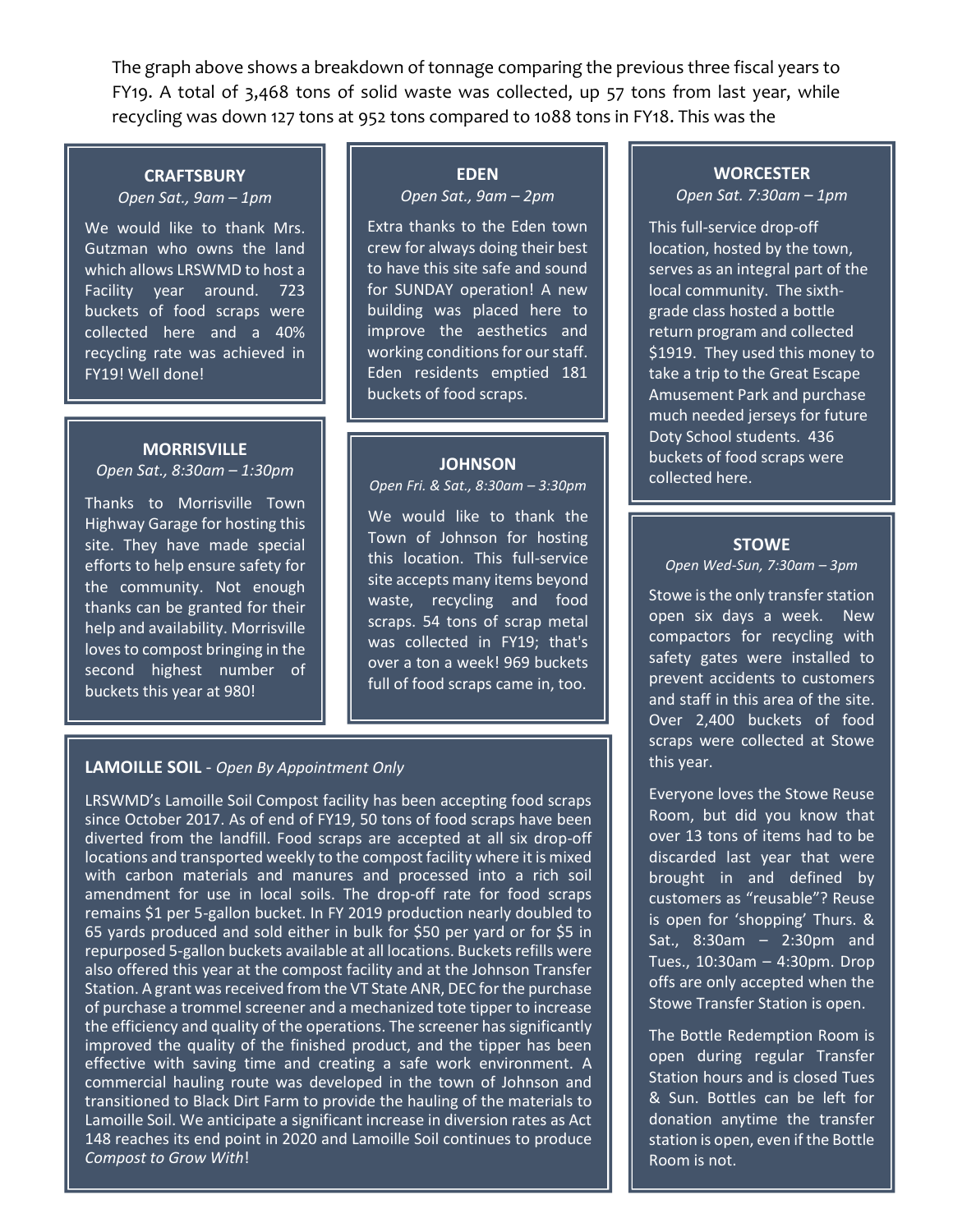second full year that we collected food scraps from residents at all of our locations and 5,741 5-gallon buckets were emptied into totes at our facilities this year.

**Member Services:** With funding assistance through a grant from the State of Vermont, Agency of Natural Resources, Department of Environmental Conservation, three Household Hazardous Waste (HHW) collection events were held. The collections are an effort to directly support the mission of the District to reduce both the volume and toxicity of materials going to landfills. The events were held in Morrisville, Worcester, Stowe and Jeffersonville.



These four household hazardous waste events supported 724 total participants; sixty-four percent of these participants used more than one collection to dispose of hazardous waste. Many of these repeat visitors were bringing paint and oil. Twelve conditionally exempt generators, or small businesses, also utilized these collections.

PaintCare, in concert with these collections, captured 5,350 gallons of unused. All materials collected at these

events will be recycled or responsibly disposed.

'Special wastes' are materials that are not collected with regular trash or recycling. Many of these items are not collected by curbside haulers or by privately run facilities. We are proud to report that a myriad of special wastes were diverted by the LRSWMD for proper recycling, reuse, or disposal:

- 904 refrigerant-containing appliances More than 43 tons of tires
- 17 tons of textiles and books Over 6 tons of film plastics
- More than 14,000 feet of fluorescent tube bulbs 72 tons of e-waste
- Over 2,200 CFL & other mercury-containing bulbs
- 
- 
- 

Green Up Day is organized locally in each of our twelve District towns. LRSWMD contributes \$1,200 to Green Up Vermont on behalf of our member towns to support the statewide event. Contact your local Green Up representative to get involved.

LRSWMD continues to offer all District members easy and convenient ways to reduce the amount of organic waste they send to the landfill. Backyard composting receptacles are available all-year. Thirty-one Soil Savers and nine Green Cones were sold last year. The Lamoille Soil collection kit continues to gain popularity s 125 of those were purchased last fiscal year. Seventy-five recycling bins were sold.

We also donated a combination of these same items to local organizations for fundraisers and waste reduction program implementation totaling a value of over \$200.

**Annual Budget:** The LRSWMD annual financial audit for FY2019 showed expenses exceeded revenue by \$34,755. A large portion of this deficit can be attributed to unanticipated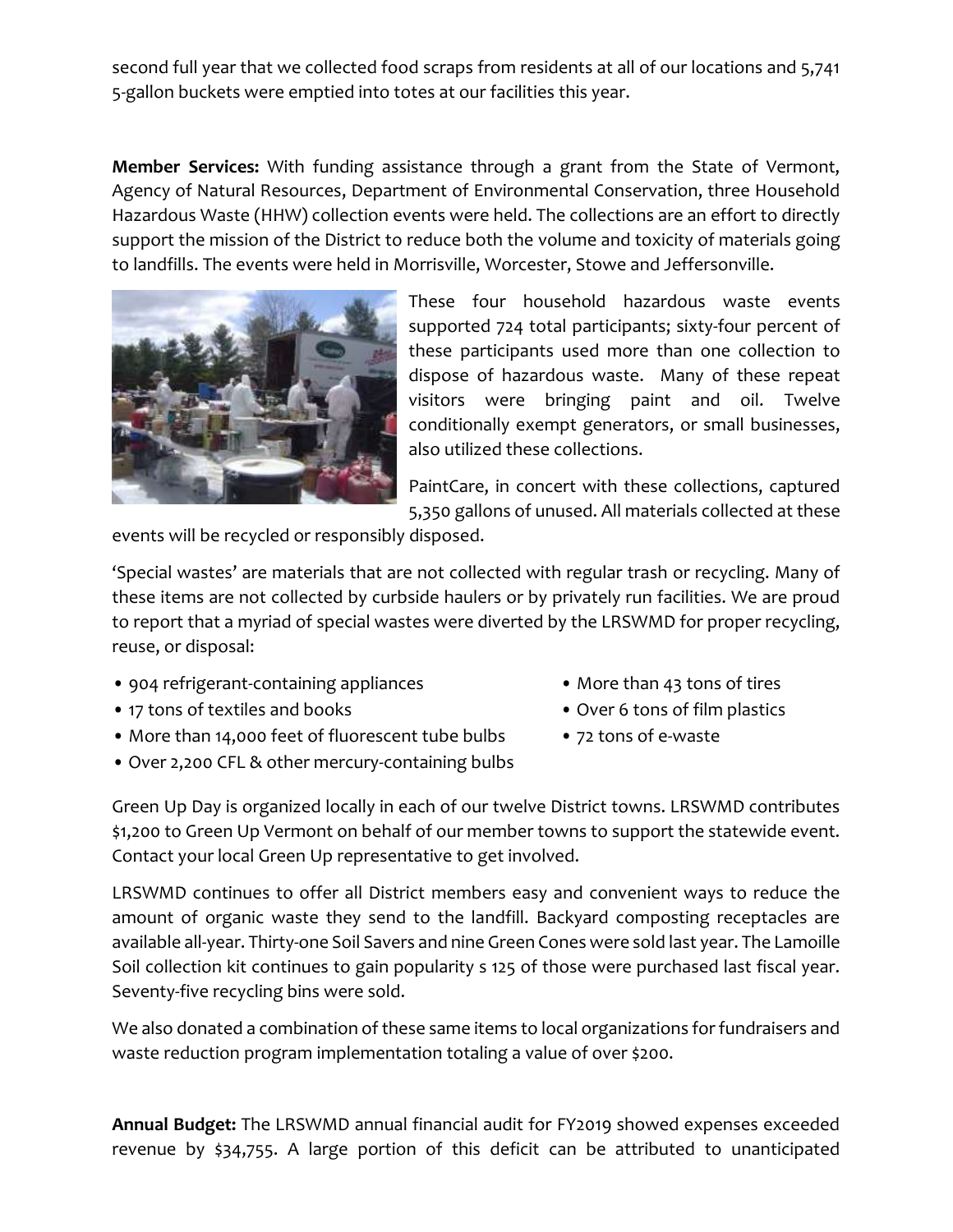equipment purchases to leverage grant opportunities. The combination of soaring recycling

fees and a new hauling contract significantly threatened our budget just one month into the fiscal year. To address the estimated \$120,000 negative impact of these two external factors the Board of Supervisors decided to return to the practice of charging customers to drop off their single stream recycling. This income has successfully offset the increased hauling and tipping fees for recycling.



Income generated by the District is

derived from just two sources: user fees collected at our facilities and a surcharge for every ton of municipal solid waste deposited in only the operating landfill in the state. The District's surcharge remains one of the lowest in the state at \$21/ton. No municipal tax dollars are used to support the LRSWMD operations.

Looking ahead, the budget for FY2020 is \$1,703,500.



The distribution of income sources can be seen here:

**Member Outreach:** Team Outreach blanketed the District in a myriad of ways this year. We were fortunate to have a second year of service from our ECO AmeriCorps member which enabled the productivity to be multiplied beyond prediction. Our combined efforts totaled over 100 public appearances at a multitude of venues with a cross-section of audiences